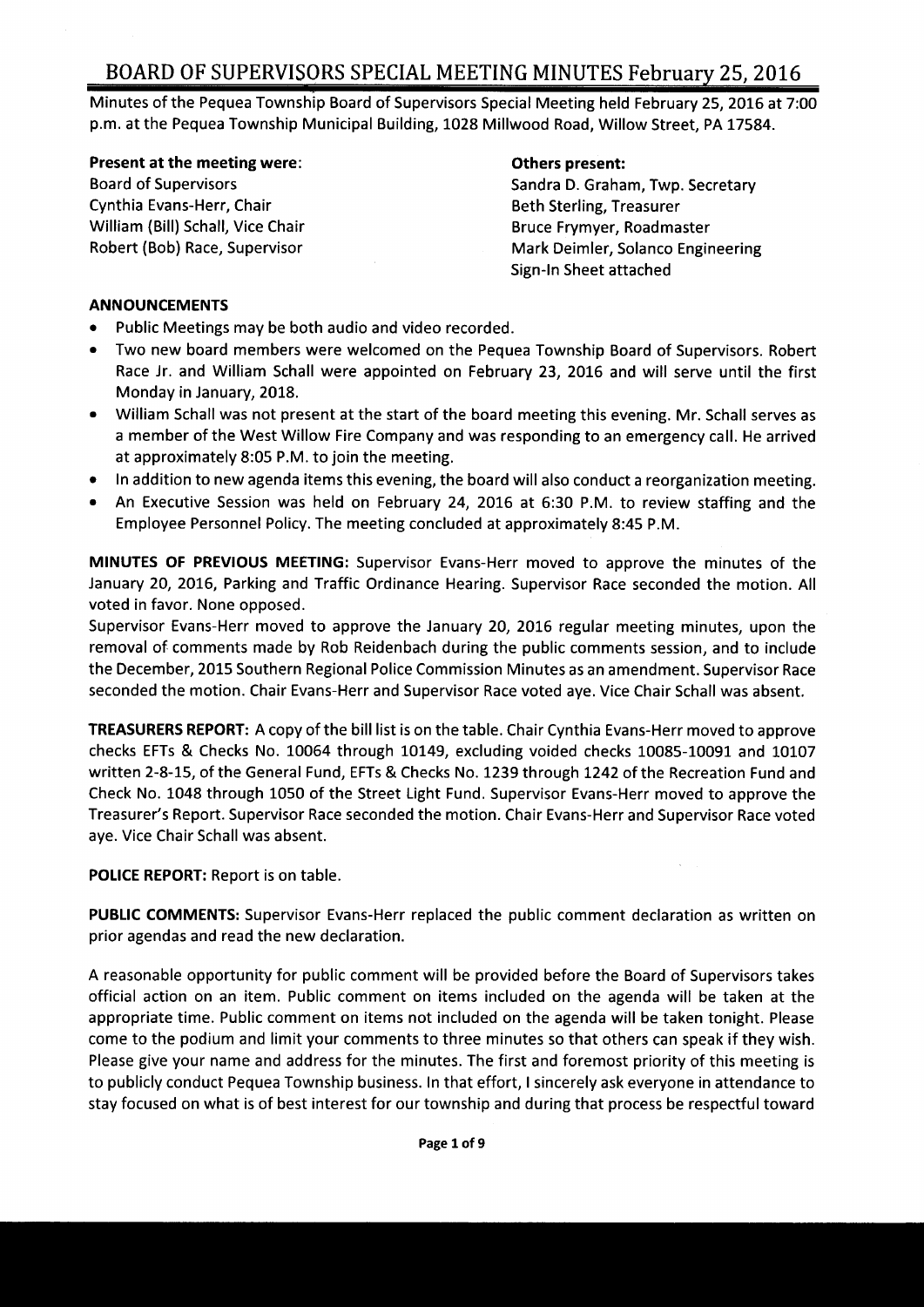other people's comments, concerns and/or feelings. Expression of personal feelings of disrespect or disruption of this meeting is not an option.

Items on the agenda: No comments.

Items not on the agenda: No comments.

#### REORGANIZATION

1. The first order of business is the nomination of <sup>a</sup> Chair. Supervisor Race moved to appoint Supervisor Cynthia Evans- Herr as Chair of the Board of Supervisors. Supervisor Evans- Herr seconded the motion. Chair Evans- Herr and Supervisor Race voted aye. Vice Chair Schall was absent.

2. The second order of business is the nomination of <sup>a</sup> Vice- Chair. Supervisor Race moved to nominate Supervisor Schall as Vice- Chair. Chair Evans- Herr seconded the motion. Chair Evans- Herr and Supervisor Race voted aye. Vice Chair Schall was absent.

#### SOUTHERN REGIONAL POLICE COMMISSION

Each year one of the Supervisors must be appointed to serve on the Southern Regional Police Commission. Supervisor Race moved to appoint Chair Evans- Herr to serve as Police Commissioner for the year 2016. Chair Evans-Herr seconded the motion. Chair Evans-Herr and Supervisor Race voted aye. Vice Chair Schall was absent.

Every other two years the municipality appoints <sup>a</sup> Citizen Representative to serve on the Southern Regional Police Commission for <sup>a</sup> two year term. Pequea Township will appoint for this term. Chair Evans- Herr moved to appoint Chris Brosey to serve as Citizen Representative to the Southern Regional Police Commission. Supervisor Race seconded the motion. Chair Evans- Herr and Supervisor Race voted aye. Vice Chair Schall was absent.

#### REAPPOINTMENTS, APPOINTMENTS AND WAGES

- 1. Chair Cynthia Evans- Herr asked if there are changes to the January 2016 appointment of Sandra Graham as Secretary. No changes.
- 2. Chair Cynthia Evans-Herr asked if there are changes to the January 2016 appointment of Beth Sterling as Treasurer. No changes.
- 3. Chair Evans- Herr asked if there are changes to the January 2016 appointment of Beth Sterling as Assistant Secretary. No changes.
- 4. Chair Evans- Herr asked if there are changes to the January 2016 appointment of Sandra Graham as Assistant Treasurer. No changes.
- 5. Chair Evans- Herr asked if there are changes to the January 2016 appointment of Bruce Frymyer as Roadmaster. No changes.
- 6. Chair Evans- Herr asked if there are changes to the January 2016 appointment of Chair of the Board of Supervisors or Bruce Frymyer, to be Duly Authorized Representative for the Declaration of Snow and Ice Emergencies as Described in Section 4 of Ordinance No. 158- 2008. No changes.
- 7. Chair Evans- Herr asked if there are changes to the January 2016 appointment of Sandra Graham as Open Records Officer. No changes.
- 8. Chair Evans- Herr asked if there are changes to the January 2016 appointment of Beth Sterling as Street Light Tax Collector. No changes.
- 9. Chair Evans- Herr asked if there are changes to the January 2016 appointment of Sandra Graham as Alternate Street Light Tax Collector. No changes.
- 10. Chair Evans- Herr moved to set the Treasurer Bond at \$ 1, 000,000.00 for 2016. Supervisor Race seconded the motion. All voted in favor. None opposed.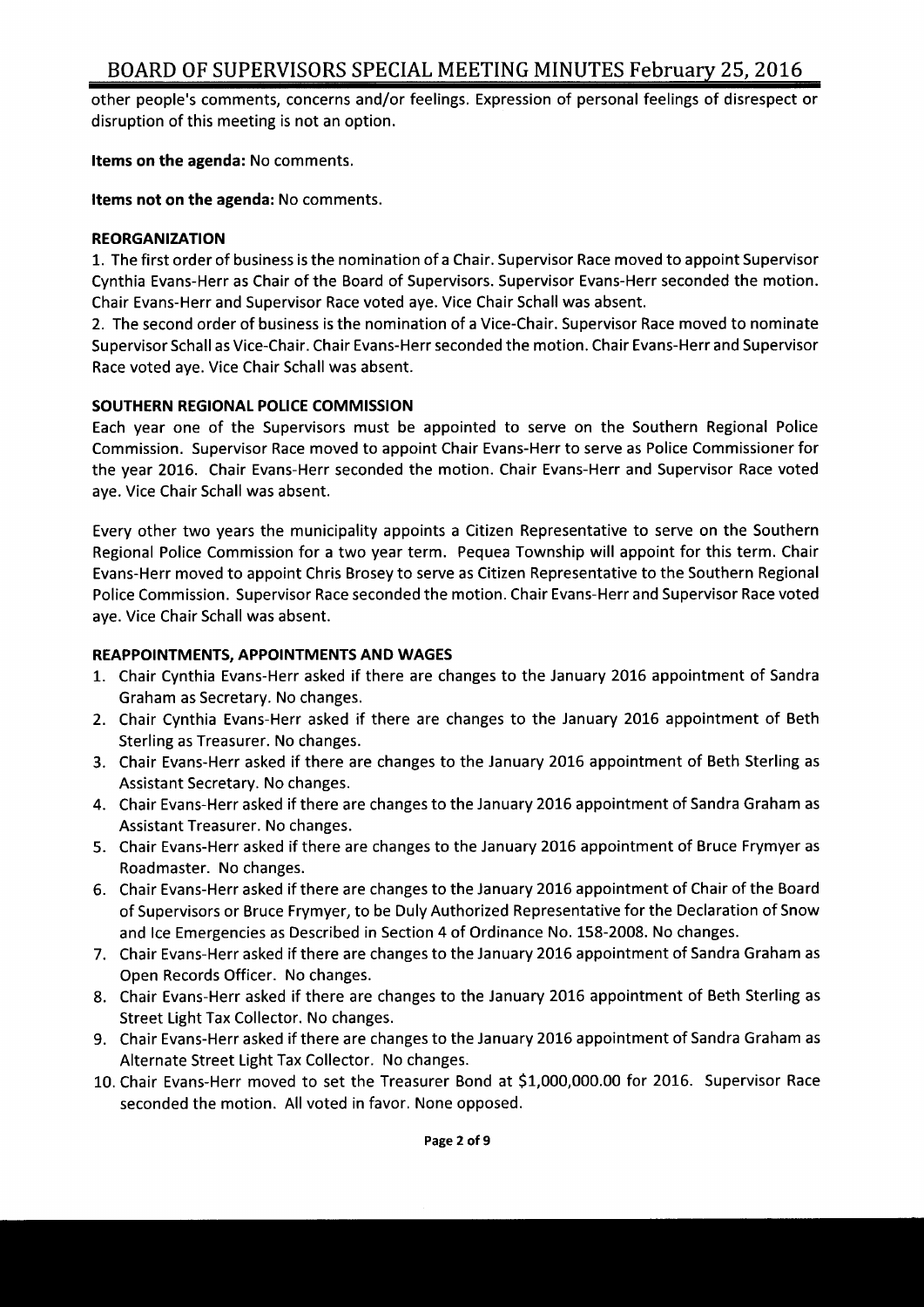- 11. Chair Evans-Herr moved to set the Assistant Treasurer Bond at \$1,000,000.00 for 2016. Supervisor Race seconded the motion. Chair Evans- Herr and Supervisor Race voted aye. Vice Chair Schall was absent.
- 12. Chair Evans- Herr asked if there are changes to the January 2016 Street Light Tax Collector Bond set at \$25,000.00. No changes.
- 13. Chair Evans- Herr asked if there are changes to the January 2016 Alternate Street Light Tax Collector Bond set at \$25,000.00 for 2016. No changes.
- 14. Chair Evans-Herr asked if there are changes to Resolution No. 427-2016 naming Beth Sterling, Treasurer or Sandra Graham, Assistant Treasurer as Chief Administrative Officer' <sup>s</sup> for 2016 for the purpose of carrying information to the Department of the Auditor General, and to administer funds with the Principal Financial Group. No changes.
- 15. Chair Evans- Herr asked if there are changes to the January 2016 mileage reimbursement for Supervisors and employees for use of their own vehicle for township business at the . 54 cents per mile rate issued by the IRS for 2016. No changes.
- 16. Chair Evans- Herr asked if there are changes to Personnel Policy benefits for 2016. No changes.
- 17. Chair Cynthia Evans-Herr asked if the township office hours should remain at 9:00 A.M. to 3:30 P.M. Monday through Friday. No changes. After regular office hours, answering machine will indicate phone numbers to call in case of road problems. This will be discussed again at the March 16, 2016 Board of Supervisors meeting as old business.
- 18. Chair Evans-Herr asked if there are changes to Resolution No. 428-2016 to appoint PNC Bank, Citizens Bank and PLGIT as depositories for Pequea Township for 2016. No Changes.
- 19. Chair Evans- Herr moved to appoint Vice Chair Schall as Volunteer Fire Company Liaison. Supervisor Race seconded the motion. Chair Evans- Herr and Supervisor Race voted aye. Vice Chair Schall was absent.
- 20. Chair Evans- Herr moved to eliminate the appointment of an Administrative Liaison. Supervisor Race seconded the motion. Chair Evans-Herr and Supervisor Race voted aye. Vice Chair Schall was absent.
- 21. Chair Evans-Herr moved to appoint Supervisor Race as Road Crew Liaison. Supervisor Race seconded the motion. Chair Evans- Herr and Supervisor Race voted aye. Vice Chair Schall was absent.
- 22. Chair Evans- Herr moved to eliminate the appointment of <sup>a</sup> Legal Liaison. Supervisor Race seconded the motion. Chair Evans- Herr and Supervisor Race voted aye. Vice Chair Schall was absent.
- 23. Chair Evans- Herr moved to eliminate the appointment of <sup>a</sup> Park Liaison. Supervisor Race seconded the motion. Chair Evans- Herr and Supervisor Race voted aye. Vice Chair Schall was absent.
- 24. Chair Evans-Herr moved to eliminate the appointment of an Emergency Management Liaison. Supervisor Race seconded the motion. Chair Evans- Herr and Supervisor Race voted aye. Vice Chair Schall was absent.
- 25. Chair Evans- Herr asked if there are changes to the January 2016 appointment of Chair Evans- Herr as Voting Delegate for the PSATS State Convention with all three Supervisors authorized to attend. No changes.
- 26. Chair Evans- Herr asked if there are changes to the January 2016 appointment of Chair Evans- Herr to represent Pequea Township for the Community Block Grant Program in 2016. No changes.
- 27. Chair Evans- Herr asked if there are changes to approve Pequea Township to be <sup>a</sup> member of the Southern Lancaster County Inter-Municipal Committee for 2016 and the January 2016 appointment of Chair Cynthia Evans- Herr to represent Pequea Township at the monthly meetings. No changes.
- 28. Chair Evans- Herr asked if there are changes to the January 2016 appointment of Chair Evans- Herr as Chair of the Ag Security Committee. No changes.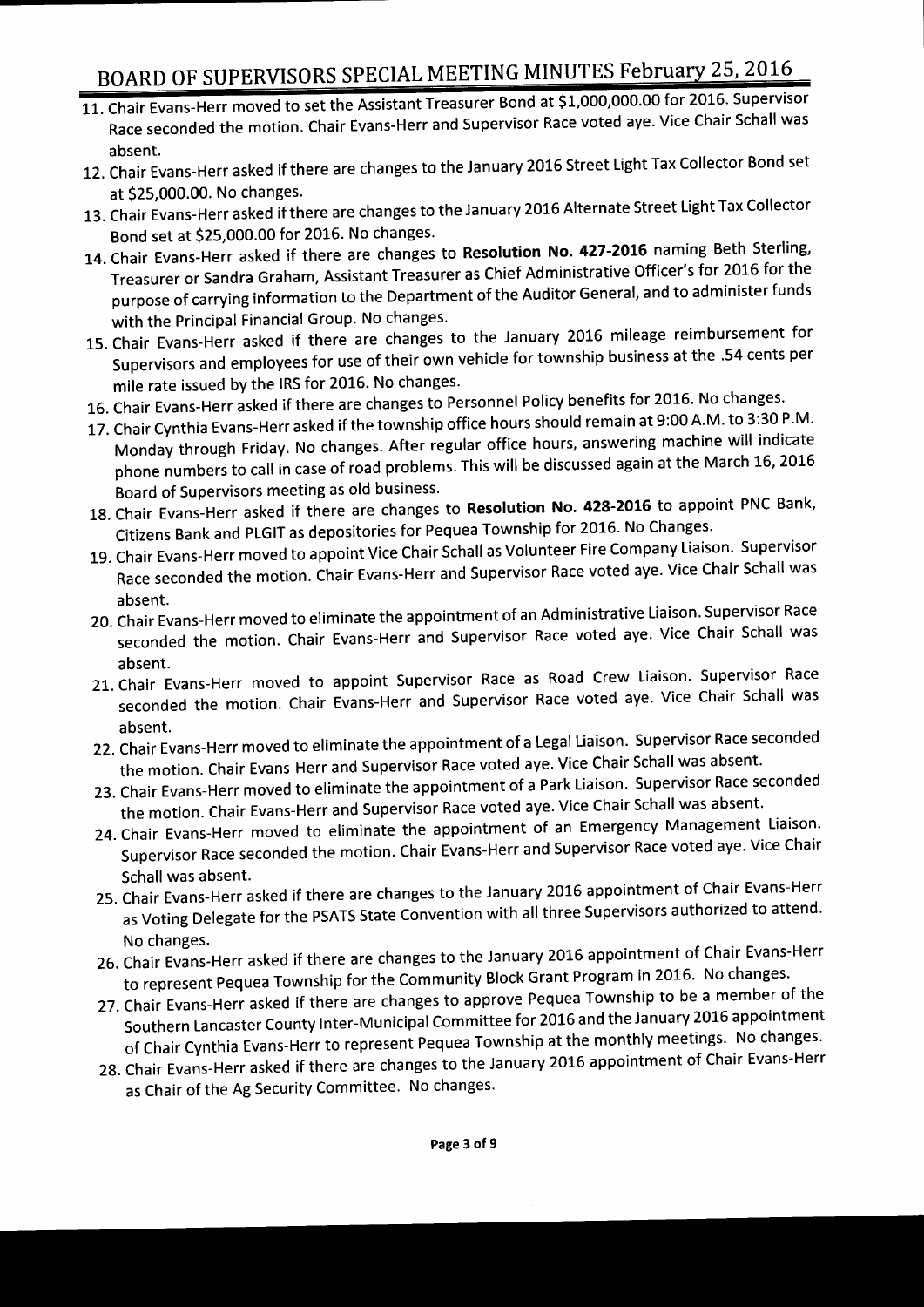- 29. Chair Evans- Herr asked if there are changes to the January 2016 appointment of Dave Lockard as Sewage Enforcement Officer and set the pay rate according to the 2016 SEO Rate Schedule. No changes.
- 30. Chair Evans- Herr asked if there are changes to the January 2016 appointment of Mark Deimler of Solanco Engineering as Alternate Sewage Enforcement Officer and set the pay rate according to the 2016 Rate Schedule. No changes.
- 31. Chair Evans-Herr asked if there are changes to the January 2016 appointment of Solanco Engineering as Zoning Officer, Code Enforcement Officer, and Building Code Official and set the pay rate according to the 2016 Rate Schedule. No changes.
- 32. Chair Evans- Herr asked if there are changes to the January 2016 appointment of Rettew Associates as Alternate Zoning Officer and Code Enforcement Officer and set the pay rate according to the 2016 Rate Schedule. No changes.
- 33. Chair Evans- Herr asked if there are changes to the January 2016 appointment of Fred Witmer to the Pequea Township Planning Commission. No changes.
- 34. Chair Evans- Herr asked if there are changes to the January 2016 appointment of Chris Brosey to the Pequea Township Planning Commission. No changes.
- 35. Chair Evans- Herr asked if there are changes to Resolution No. 429-2016, appointing James Haines to the Zoning Hearing Board. No changes.
- 36. Chair Evans-Herr asked if there are changes to the Zoning Hearing Board members \$40.00 per meeting rate of pay. No changes.
- 37. Chair Evans-Herr moved to appoint Tim Weaver as Chair of the Vacancy Committee for 2016. Supervisor Race seconded the motion. Chair Evans- Herr and Supervisor Race voted aye. Vice Chair Schall was absent.
- 38. Chair Evans- Herr moved to appoint Mike Pykosh of Dethlefs, Pykosh & Murphy, Attorneys at Law, as Solicitor for general matters. To retain Nikolaus & Hohenadel to fulfill all matters they are currently working on and complete all matters by May 1, 2016. Chair Evans-Herr also moved to appoint Devine Law as Township labor attorney. Supervisor Race seconded the motion. Chair Evans- Herr and Supervisor Race voted aye. Vice Chair Schall was absent.
- 39. Chair Evans-Herr asked if there are changes to the January 2016 appointment of Solanco Engineering, LLC as Engineer for all general purposes and set the pay rate according to the 2016 Rate Schedule. No changes.
- 40. Chair Evans- Herr asked if there are changes to the January 2016 appointment of Jim Caldwell, Rettew Associates as Alternate Engineer, and set the pay rate according to the 2016 Rate Schedule, and authorize to sign the Professional Services Agreement. No changes.
- 41. Chair Evans- Herr asked if there are changes to the January 2016 appointment of Anthony Williams as Emergency Management Coordinator. No changes.
- 42. Chair Evans-Herr moved to appoint Rodney Simoine as Deputy Emergency Management Coordinator. Supervisor Race seconded the motion. Chair Evans- Herr and Supervisor Race voted aye. Vice Chair Schall was absent.
- 43. Chairperson Evans- Herr asked if there are changes to the appointment of Bill Birchall as Assistant Emergency Management Coordinator. No changes.
- 44. Chair Evans- Herr asked if there are changes to the January 2016 appointment of Kara Kalupson as Stormwater Coordinator. No changes

### MUNICIPAL REPRESENTATIVES TO 272 STUDY ADVISORY COMMITTEE

Chair Evans- Herr asked if there are changes to the January 2016 appointment of Rick Harvey to serve as municipal representative to the 272 Study Advisory Committee for year 2016. No changes.

#### COLLECT TAXES FOR 2016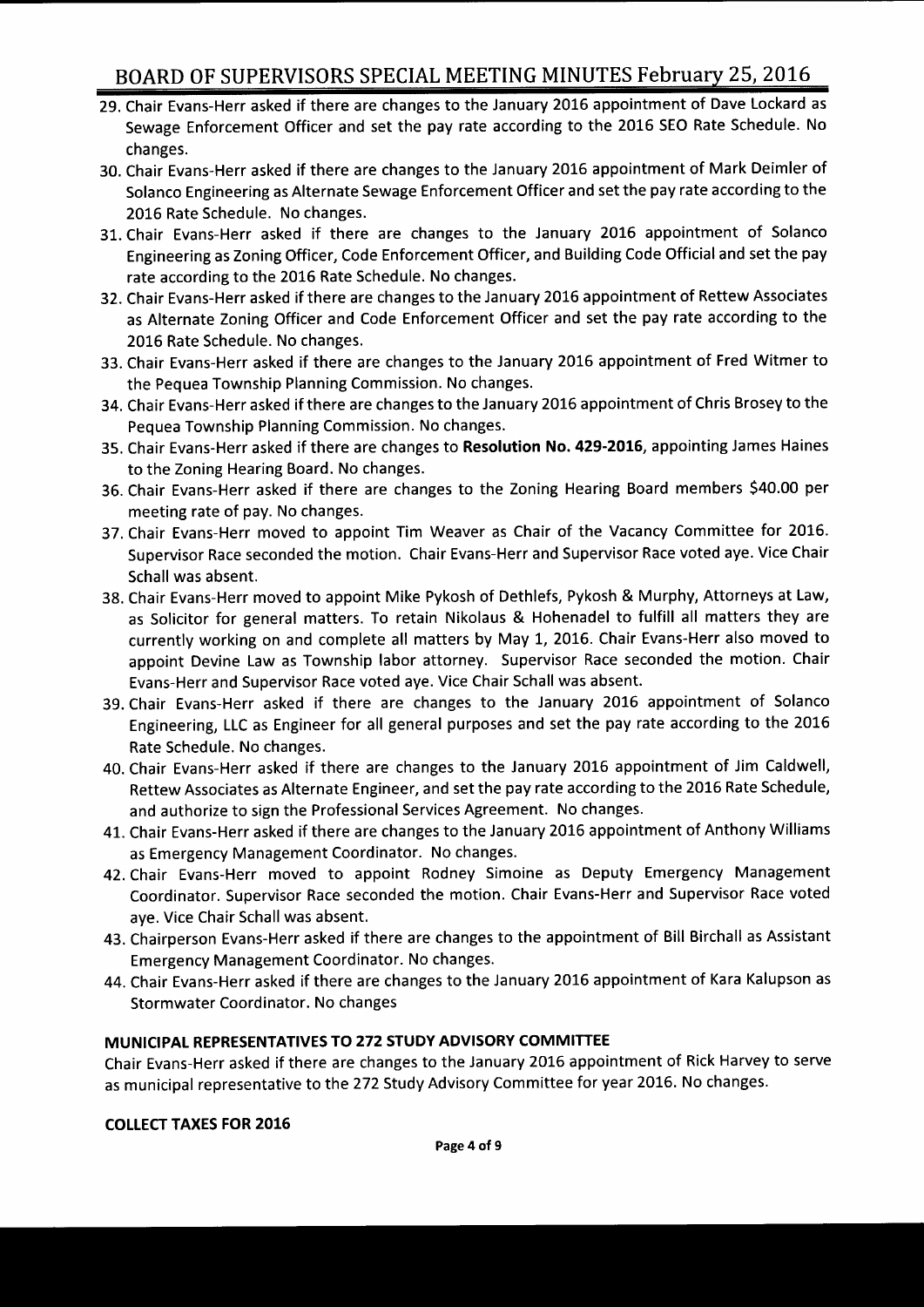Chair Evans- Herr asked if there are changes to the appointment of Lancaster County Tax Collection Bureau to collect the real estate tax for Pequea Township for the year 2016. No changes.

#### APPOINTMENT OF INSPECTION AGENCIES

Chair Evans-Herr asked if there are changes to the January 2016 appointment of Pete Kingsley, Commonwealth Code Inspection Services, Inc., Jason Stevens of Code Administrators Inc. and Innovated Inspection Services, LLC, the UCC ( Unified Construction Code) Inspection Agencies for the year 2016. No changes.

#### SETTING FEES FOR 2015

Chair Evans-Herr moved to remove the CD audio \$5.00 fee from the Township Administrative Fee Resolution No. 431-2016. Supervisor Race seconded the motion. All voted in favor. None opposed. Chair Evans- Herr rescinded her motion. Supervisor Race withdrew his second. This item will be addressed by Resolution at the March 16, 2016 Board of Supervisors meeting.

#### PUBLIC COMMENTS:

Items on the agenda— No comments

#### Items not on the agenda— No comments

#### NEW BUSINESS:

- 1. Authorize revision of SALDO as suggested by Pequea Township Planning Commission ( PTPC) after PTPC's review of Lancaster County Planning Commission (LCPC) comments. Schedule hearing for March 16, 2016 at 6:00 P.M. Authorize Township Solicitor to advertise. The proposed Ordinance will be available to the public at the Township Building— Chair Evans- Herr moved to authorize the revision of the SALDO as suggested by the PTPC after review of the LCPC comments, schedule a hearing for March 16, 2016 at 6:00 P.M. and authorize the Solicitor to advertise the hearing. Supervisor Race seconded the motion. Chair Evans- Herr and Supervisor Race voted aye. Vice Chair Schall was absent.
- 2. Schedule hearing for March 16, 2016 at 6:15 P.M. for amendments to Road Ordinance and Driveway Ordinance and repeal of Ordinance No. 127- 2002. Authorize Township Solicitor to advertise - Chair Evans-Herr moved to schedule a hearing on March 16, 2016 at 6:15 P.M. for the amendments to the Road and Driveway Ordinance, repeal of Ordinance No. 127-2002 and authorize the Township Solicitor to advertise the hearing. Supervisor Race seconded the motion. Chair Evans- Herr and Supervisor Race voted aye. Vice Chair Schall was absent.
- 3. Schedule hearing for March 16, 2016 at 6:30 P.M. to for the proposed Floodplain Management Ordinance. Authorize Township Solicitor to advertise —Chair Evans- Herr moved to authorize <sup>a</sup> hearing on March 16, 2016 at 6:30 P.M. for the proposed Floodplain Management Ordinance and to authorize the Township Solicitor to advertise the hearing. Supervisor Race seconded the motion. Chair Evans-Herr and Supervisor Race voted aye. Vice Chair Schall was absent.. Chair Evans- Herr explained that this Ordinance is <sup>a</sup> federal mandate and must be done by April 5, 2016.
- 4. Authorize submission of Zoning Ordinance amendments to Lancaster County Planning Commission for review. Schedule hearing for April 20, 2016 at 6: 45 P. M. for Zoning Ordinance amendments. Authorize Township Solicitor to advertise— Chair Evans- Herr moved to authorize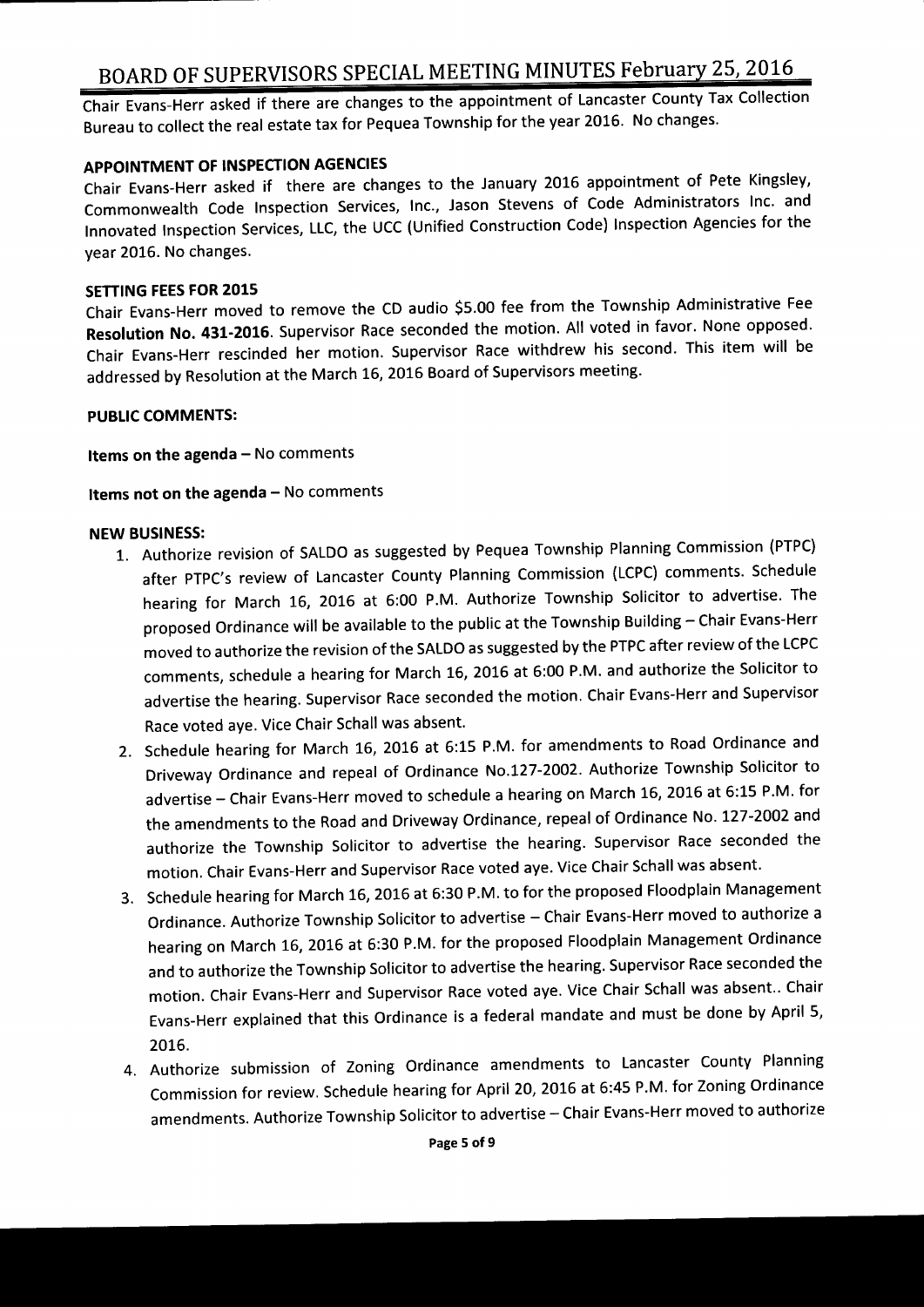the submission of the zoning ordinance amendments to the LCPC for review, schedule <sup>a</sup> hearing for April 20, 2016 at 6:45 P.M. and authorize Township Solicitor to advertise. Supervisor Race seconded the motion. Chair Evans-Herr and Supervisor Race voted aye. Vice Chair Schall was absent.

- 5. Boehms Chapel Society Holding Tank Agreement Chair Evans- Herr moved to approve the Boehms Chapel Society Holding Tank Agreement with corrections. Chair Evans- Herr retracted her motion. Chair Evans-Herr moved to authorize the board to execute the corrected version of the Boehms Chapel Society Holding Tank Agreement and release it upon the Township's receipt of the required escrow funds. Supervisor Race seconded the motion. Chair Evans-Herr and Supervisor Race voted aye. Vice Chair Schall was absent..
- 6. Consider an On-Lot Septic Ordinance Chair Evans-Herr explained the purpose of the On-Lot Septic Ordinance and how DEP will consider this <sup>a</sup> benefit. If <sup>a</sup> septic system failed without the ordinance in place it would cost the Township <sup>a</sup> lot of money. Chair Evans- Herr moved to table this item until the March 16, 2016 Board of Supervisors meeting. Supervisor Race seconded the motion. Chair Evans- Herr and Supervisor Race voted aye. Vice Chair Schall was absent.
- 7. Award Road Work Bid Double Application of Seal Coat, Benedict Road from Millersville Road to Terminus—Roadmaster Bruce Frymyer recommended to the board that they decline the only bid received for the Seal Coat work. The bid was approximately \$18,000.00 above his estimate. Chair Evans-Herr moved to accept the Roadmaster's recommendation to forego the Seal Coat work for the meantime as the bid is too high. Supervisor Race seconded the motion. Chair Evans- Herr and Supervisor Race voted aye. Vice Chair Schall was absent.
- 8. Award Road Work Bid Furnish and Place 3" of 9.5 mm Leveling Course and 1.5" of 9.5 mm Wearing Course, Silver Mine Road from Penn Grant Road to Run Valley Rd/Carolynn Drive from Penn Grant Rd to Casey Drive, West Boehms Road, Bauer Avenue and Deerfield Road — Roadmaster Bruce Frymyer recommended to the Board of Supervisors to accept the bid from Long's Asphalt Inc. for Black-top with 1.5" leveling on W. Boehms Rd., Bauer Ave. and Deerfield Rd. in the amount of \$63,076.20 and Long's Asphalt Inc. for Blacktop with 3" leveling on Silver Mine Rd. and Carolynn Dr. in the amount of \$103, 210.80. Chair Evans- Herr moved to award Long's Asphalt the Black-top work as stated, totaling \$166,287.00. Supervisor Race seconded the motion. Chair Evans- Herr and Supervisor Race voted aye. Vice Chair Schall was absent.
- 9. Award Road Work Bid Cold-in-Place Recycling West Boehms Road, Bauer Road, Deerfield Road from Lark Lane to <sup>a</sup> point 1, 702 feet North - Roadmaster Bruce Frymyer recommended to the Board of Supervisor to accept the bid from Recon Construction Services for Cold-In-Place Recycling for the following roads; W. Boehms Rd, Bauer Ave and Deerfield Rd. in the amount of \$81, 630.90. Chair Evans-Herr moved to award the bid to Recon Construction Services for the Cold-In-Place work as stated, totaling \$81,630.90. Supervisor Race seconded the motion. Chair Evans- Herr and Supervisor Race voted aye. Vice Chair Schall was absent.
- 10. Radcliffe Road Bridge— Chair Evans- Herr moved to coordinate <sup>a</sup> meeting between The Pequea Township Board of Supervisors and Providence Township Board of Supervisors, to discuss the Radcliffe Road Bridge. Chair Evans- Herr authorized the Secretary to prepare an advertisement for <sup>a</sup> special meeting. Supervisor Race amended the motion and moved to authorize the Secretary to send <sup>a</sup> letter to Providence Township, requesting three dates and times suitable to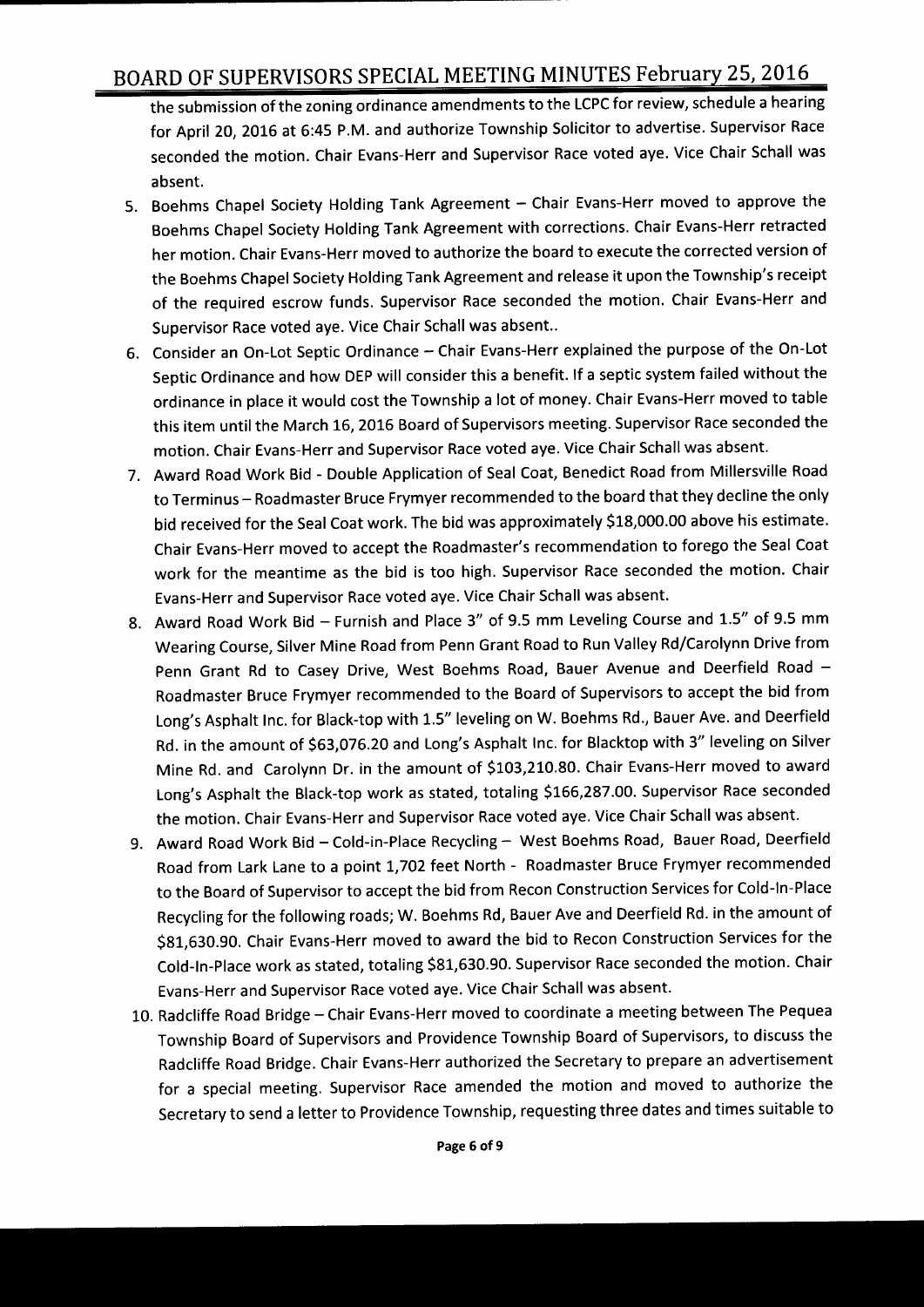their schedule and include our desire to split the cost of publishing the ad. Supervisor Race seconded the motion. Chair Evans-Herr and Supervisor Race voted aye. Vice Chair Schall was absent.

- 11. Community Aid Partnership Charity Donation Collection Sites Supervisor Race moved to decline the request to place a donation collection container in Pequea Township as there is another non-profit organization in the area that takes donation items each year. Supervisor Race moved to authorize the Secretary to reply to the Partnership explaining we currently have a collection organization in the area. Chair Evans-Herr seconded the motion. Chair Evans-Herr and Supervisor Race voted aye. Vice Chair Schall was absent.
- 12. Review Articles of Agreement for SRPD between Conestoga Township and Pequea Township Chair Evans- Herr moved to arrange <sup>a</sup> meeting between the Pequea Township Board of Supervisors and Conestoga Board of Supervisors to review the SRPD Articles of Agreement. Chair Evans authorized the Secretary to prepare an advertisement for <sup>a</sup> special meeting and send <sup>a</sup> letter to Conestoga Township requesting three dates and times suitable to their schedule and include our desire to split the cost of publishing the ad. Chair Evans- Herr recommended the meeting transpire before the end of August. Supervisor Race seconded the motion. Chair Evans-Herr and Supervisor Race voted aye. Vice Chair Schall was absent.
- 13. Department of Environmental Protection—Update Pequea Township Sewage Facilities Plan( Act 537) T Sewage — Chair Evans- Herr tabled this item for March 16, 2016 Board of Supervisors meeting. Vice Chair Schall seconded the motion. Chair Evans- Herr and Supervisor Race voted aye. Vice Chair Schall was absent.
- 14. Pequea Township seat on the Suburban Lancaster Sewer Authority Chair Evans-Herr moved to table this item for March 16, 2016. Vice Chair Schall seconded the motion. All voted in favor. None opposed.
- 15. Establish Capital Reserve and Operating Reserve Accounts Chair Evans- Herr moved to authorize the Roadmaster and Treasurer to prepare recommendations on expenditures anticipated in the next five years and to present the proposal at the April 20, 2016 Board of Supervisors meeting. Supervisor Race seconded the motion. All voted in favor. None opposed.
- 16. Pequea Township Chart of Accounts Vice Chair Schall moved to authorize the Treasurer to make recommendations on the structure of the Pequea Township chart of accounts. Supervisor Race seconded the motion. All voted in favor. None opposed.
- 17. Document retention and destruction plan for 2016— Chair Evans- Herr moved to authorize the Treasurer to locate the e-mails that were previously submitted by the Treasurer and Secretary to the Board of Supervisors, prepare <sup>a</sup> plan of action to update our files according to the document retention schedule and to prepare <sup>a</sup> recommendation to meet those goals and discuss her action plan at the March 16, 2016 Board of Supervisors meeting. Vice Chair Schall seconded the motion. All voted in favor. None opposed.
- 18. Communication Radios— Vice Chair Schall indicated the radios require <sup>a</sup> software update. Chair Evans- Herr moved to have the Roadmaster contact EMC, Tony Williams and discuss his plan for communication and obtain an inventory of the radios in use. Vice Chair Schall seconded the motion. All voted in favor. None opposed.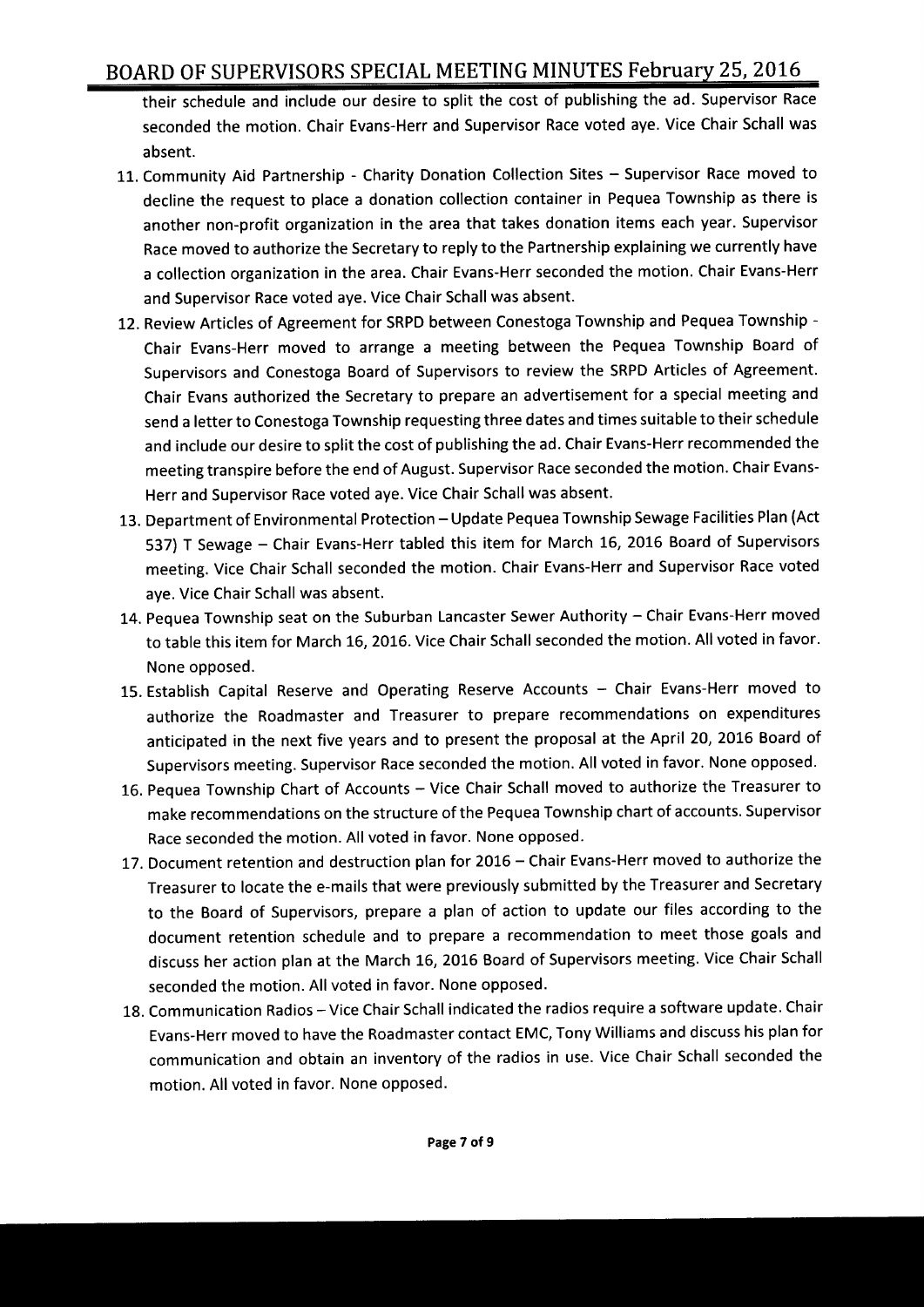- 19. Authorize signage for Equestrian Estates Horse Farm Bed & Breakfast Roadmaster Bruce Frymyer indicated the Bed & Breakfast sign was removed and is in the Township garage. Mark Deimler said there are regulations on placement of signs and he recommends the Township establish guidelines if we want to allow businesses to post signs. Vice Chair Schall motioned to table this item. Chair Evans- Herr seconded the motion. All voted in favor. None opposed.
- 20. Consider <sup>a</sup> Rental Ordinance —Chair Evans- Herr motioned to table this item. Vice Chair Schall seconded the motion. All voted in favor. None opposed.
- 21. Establish a new Park and Recreation Ordinance (repeal 147-2007) Chair Evans-Herr asked Tim Weaver and Earl Houghton to reach out to former Park Board members to re-join the board and/or recruit three new members. Vice Chair Schall is in favor but wants to learn more, before making <sup>a</sup> decision. Chair Evans- Herr moved to have Tim Weaver and Earl Houghton prepare <sup>a</sup> proposed Park and Board Ordinance to present at the March 16, 2016 Board of Supervisors meeting. Supervisor Race seconded the motion. All voted in favor. None opposed.
- 22. Approve Municipal Trash Haulers Chair Evans- Herr asked the Secretary to locate the Ordinance pertaining to trash haulers and send it to the board. Chair Evans- Herr moved to table this item for further review at the March 16, 2016 Board of Supervisors meeting. Supervisor Race seconded the motion. All voted in favor. None opposed.
- 23. Burning Ordinance—Chair Evans- Herr moved to have the Mark Deimler of Solanco Engineering, provide <sup>a</sup> template to the Board of Supervisors and table this item until March 16, 2016 meeting. Vice Chair Schall seconded the motion. All voted in favor. None opposed.

#### ADDENDUM:

1. Accept resignation of Robert Race Jr. from the Board of Auditors —Chair Evans- Herr moved to accept the resignation of Robert Race Jr. from the Pequea Township Board of Auditors effective February 18, 2016. Vice Chair Schall seconded the motion. All voted in favor. None opposed.

#### NEW AGENDA ITEM I:

- 2. Chair Evans- Herr moved to add another agenda item to fill the vacancy seat on the Board of Auditors. Supervisor Race seconded the motion. All voted in favor. None opposed.
- 3. Eschbach Bus Service requesting Bus # 153 to use Municipal Building in parking lot for the remainder of 2015-2016 school year. Chair Evans-Herr moved to authorize the Secretary to send <sup>a</sup> letter to Eschbach Bus Service, denying their request to park the school bus at the municipality building for liability and esthetic reasons. Supervisor Race seconded the motion. All voted in favor. None opposed.

#### NEW AGENDA ITEM II:

4. Chair Evans- Herr moved to add snow removal contracts by vendors to the agenda. Chair Evans-Herr moved to authorize the Treasurer to contact PSATS to establish <sup>a</sup> plan by Wednesday or Thursday, March 2<sup>nd</sup> or 3<sup>rd</sup>. Vice Chair Schall seconded the motion. All voted in favor. None opposed.

#### DEPARTMENTAL REPORTS:

Road Crew— Roadmaster, Bruce Frymyer read his report. Zoning/ Code Officer - Report on table. Southern Regional Police Department—report on table Southern Regional Police Commission— Next meeting on March 8, 2016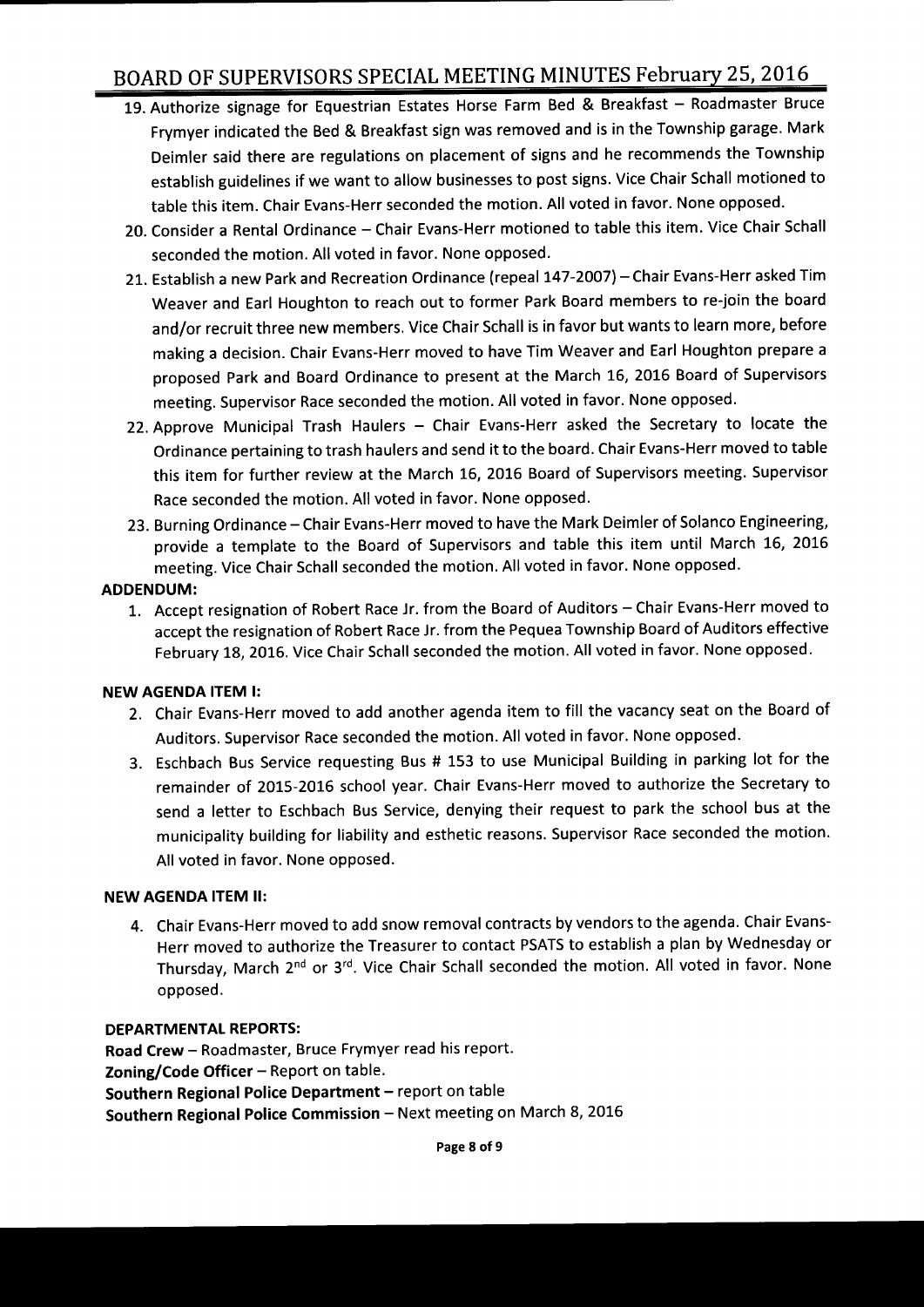Southern Lancaster County Inter-Municipal Council – Supervisor Evans-Herr – Meeting held January 19, 2016.

Pequea Township Zoning Hearing Board— Meeting held January 5, 2016 for reorganization. Next meeting scheduled 4/5/16 (if needed).

#### ADVISORY BOARD REPORTS:

Pequea Township Planning Commission - Meeting held January 27, 2016. No meeting on February 24, 2016. Next meeting March 30, 2016.

#### PUBLIC COMMENTS:

Ken Adams, <sup>39</sup> Cobblestone Drive— Mr. Adams asked if the board made the decisions to change appointments or did the appointees resign. Mr. Adams also expressed his dissatisfaction on the matters related to Chief Fiorill's recent pay rate increase, SRPD Articles of Agreement, the Police Commission Board and the Pequea Township Board of Supervisors. Mr. Adams also expressed concern with the Township having more than one attorney.

#### MEETING ADJOURNED at 9:58 P.M.

Respectfully submitted,

Sandra Graham, Township Secretary **j**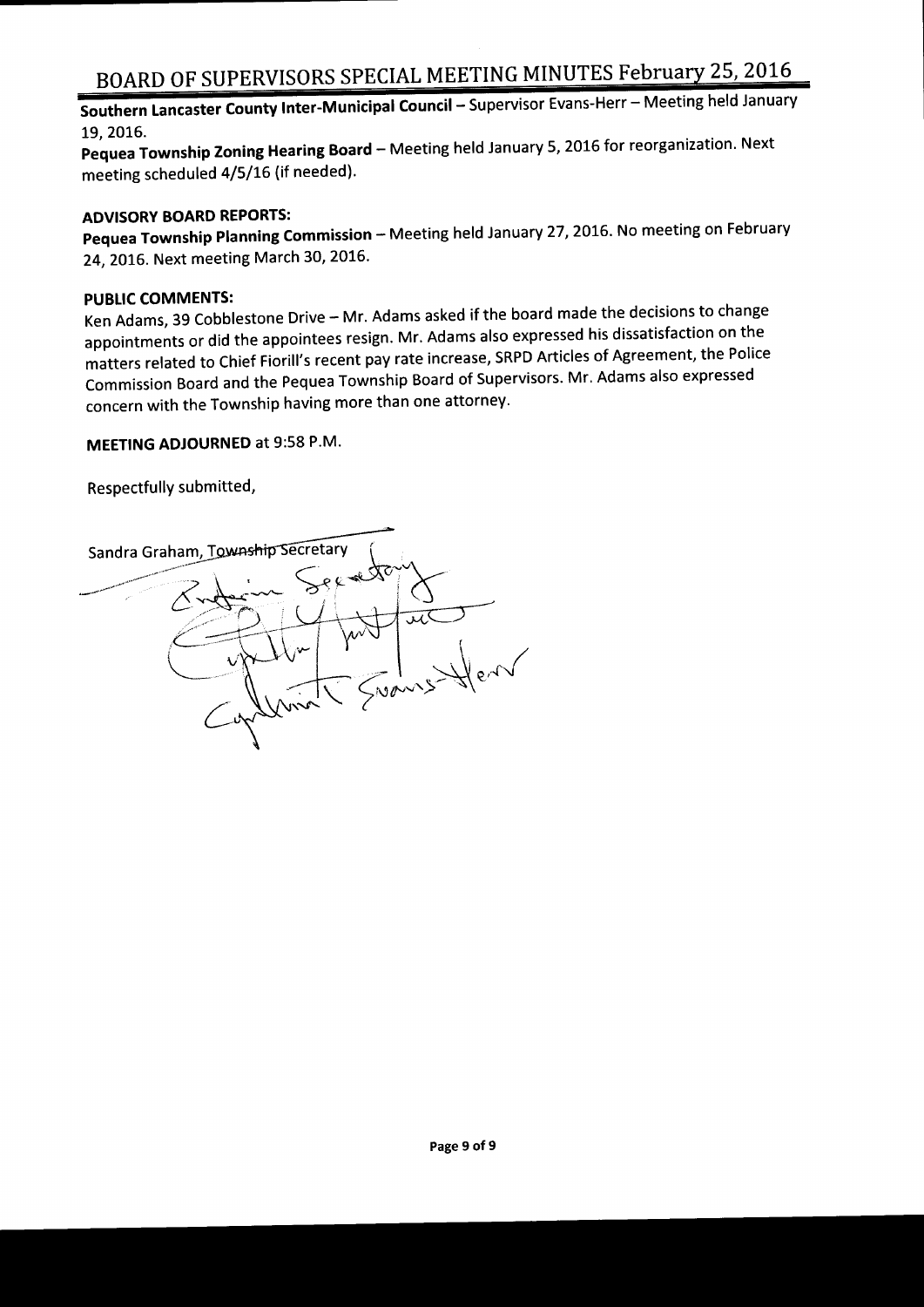### SOUTHERN REGIONAL POLICE COMMISSION Meeting Minutes Tuesday, January 12, 2016

The Southern Regional Police Commission( SRPC) meeting was held at the Conestoga Volunteer Fire Company. SRPC members attending were: Donald Flick, Pequea Twp Supervisor/SRPC Chairman; Loren Brown, Conestoga Twp Supervisor/SRPC Vice-Chairman; Robert Heckrote, Civilian Representative, Pequea Twp; and Chief John Fiorill, SRPD.

Attendance: Jill Kelley, John Michener, Craig Eshleman, Rick Harvey, Cynthia Evans-Herr, Jackie Johns.

Public meetings may be both audio and video recorded.

The SRPC Reorganization meeting convened at 7: 00 PM and was immediately followed by the January 12, 2016, SRPC monthly meeting. <sup>10</sup> people total were in attendance.

#### Announcements: None

Approval of Minutes: Motion by Mr. Flick to approve the December 8, 2015, SRPC monthly meeting minutes. Second by Mr. Brown. Email approval from Mr. Eshleman and Mr. Reidenbach, both former SRPC members. All in favor, none opposed. Motion carried.

#### Treasurer's Report: (see attached reports)

For December 9, 2015, through January 12, 2016: Payroll transactions were \$75, 154. 73. Vendor expenses were \$24,516.95. Total liabilities and equities were \$126,092.96. Checking/Savings Balance was \$128,237.09. Motion by Mr. Flick to approve the January 12, 2016, report. Second by Mr. Brown. All in favor, none opposed. Motion carried.

#### Old Business:

 $\ddot{ }$ 

1) Pequea Township Parking Ordinance/Tickets - Mr. Flick reported ordinance was not yet adopted by Pequea BOS ( due to challenges and reviews) but is

listed on the January agenda. Fines will also be established.<br>2) Nuisance and Solicitation Ordinances - Chief 2) Nuisance and Solicitation Ordinances - Chief writing both solicitation and nuisance house ordinances to be submitted to both Pequea and Conestoga Townships for review by their solicitors and to have same wording for enforcement. Cynthia Evans-Herr stated Pequea Township budget does not include a nuisance ordinance. Noted by Craig Eshleman of <sup>a</sup> discrepancy in history of actions as addressed at SRPC and as reported by Ms. Evans-Herr( Pequea Township BOS). Mr. Flick will review status in Pequea Township. Chief recommended Pequea Township re-evaluate their position due to numerous complaints from both Pequea and Conestoga Townships. Ms. Evans-Herr supports Chiefs position.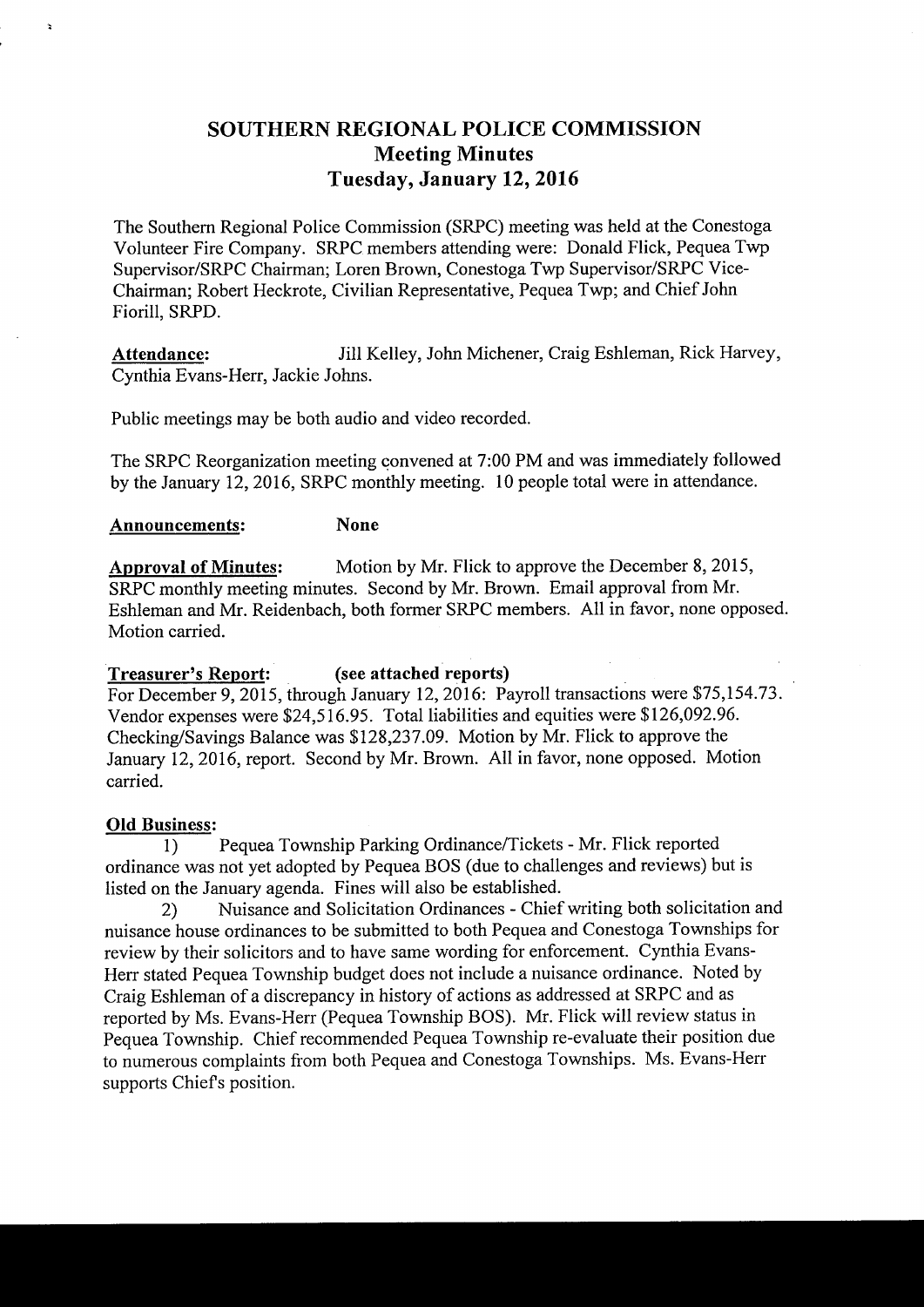Rick Harvey asked if SRPD uses Narcan in heroin situations? Chief explained it has been requested from County (DA), but not yet received. Will need training and will then carry it.

Next Meeting Date: Tuesday, February 9, 2016, 7:00 pm, at Conestoga Volunteer Fire Company.

Adjournment: Motion to adjourn at 7:23 pm by Mr. Flick. Second by Mr. Brown. Motion carried.

Respectfully Submitted,

Jill Kelley SRPC Secretary

 $\Delta\sim 10$  $\ddot{\phantom{0}}$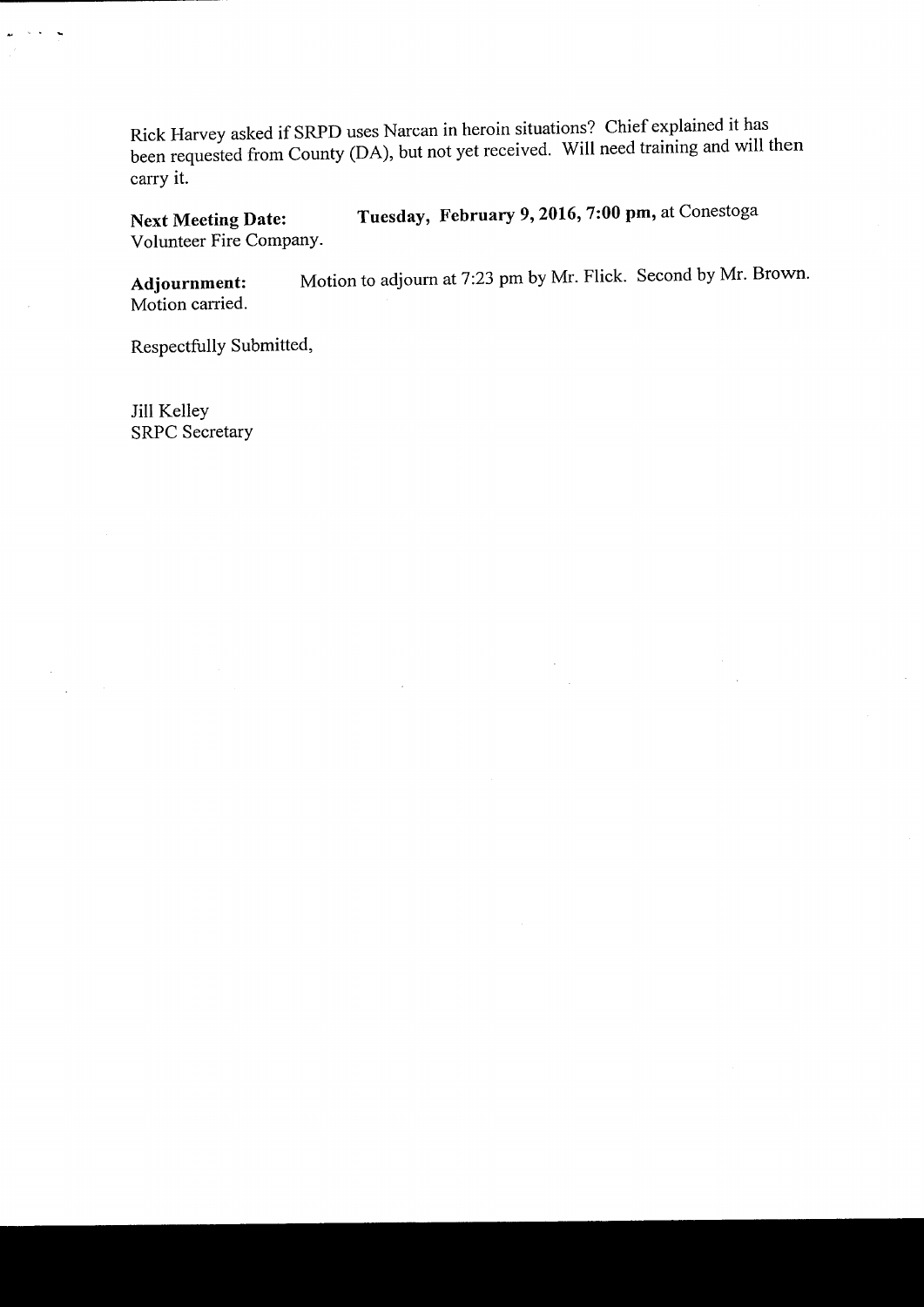### SOUTHERN REGIONAL POLICE COMMISSION Meeting Minutes Tuesday, February 9, 2016

The Southern Regional Police Commission (SRPC) meeting was held at the Conestoga Volunteer Fire Company. SRPC members and staff attending were: Loren Brown, Conestoga Twp Supervisor/SRPC Vice-Chairman; Robert Heckrote, Civilian Representative, Pequea Twp; and Chief John Fiorill, SRPD.

Attendance: Jill Kelley, John Berry, Jackie Johns, Cynthia Evans-Herr, Ken Adams, Craig Eshleman.

The SRPC monthly meeting convened at 7:00 PM, opening with the Pledge of Allegiance. 9 people total were in attendance.

Public meetings may be both audio and video recorded.

#### Announcements: None

Approval of Minutes: Motion by Mr. Heckrote to approve the January 12, 2016, SRPC monthly meeting minutes. Second by Mr. Brown. All in favor, none opposed. Motion carried.

#### Treasurer's Report: Mr. Brown (see attached reports)

For January 13, 2016, through February 9, 2016: Payroll transactions were \$55,221.32. Vendor expenses were \$22,793.00. Total liabilities and equities were \$137,706.55. Checking/Savings Balance was \$ 139, 850.68. Motion by Mr. Heckrote to approve the February 9, 2016, reports. Second by Mr. Brown. All in favor, none opposed. Motion carried.

#### Old Business:

 $\overline{1)}$  Addendum of Chief's Contract - 2014-2017 contract negotiated \$10K payable to Chief into private pension in lieu of pay raise. But, under Chiefs of Police Act, entitled to same pay raises as patrolman. Chief had declined pay raises over the years, and \$10K still less than % of entitled raises. Since recent transfer to PMRS, eligible for pension at age 50 with 12 years' service. In December 2015 Executive Session of SRPC voted in lieu of receiving remaining \$7500, to approve a one-time 3% pay raise for remainder of contract. Addendum presented for signatures. Jackie Johns asked how much in savings? Chief estimated \$2K. Cynthia Evans-Herr requested the SRPC to table item until Pequea Township until supervisor is appointed as a commissioner to voice of PT Board on matter. PT has had no BOS discussion. Mr. Brown asked her length of estimated delay? She estimated appointments by end of February. Mr. Heckrote verified PT BOS situation resolved by March SRPC? Mr. Heckrote stated this addendum was previously agreed to in December 2015. Mr. Brown also pointed out addendum was voted and approved in December 2015. Chief stated the addendum was approved by the Pequea Township supervisor in December. The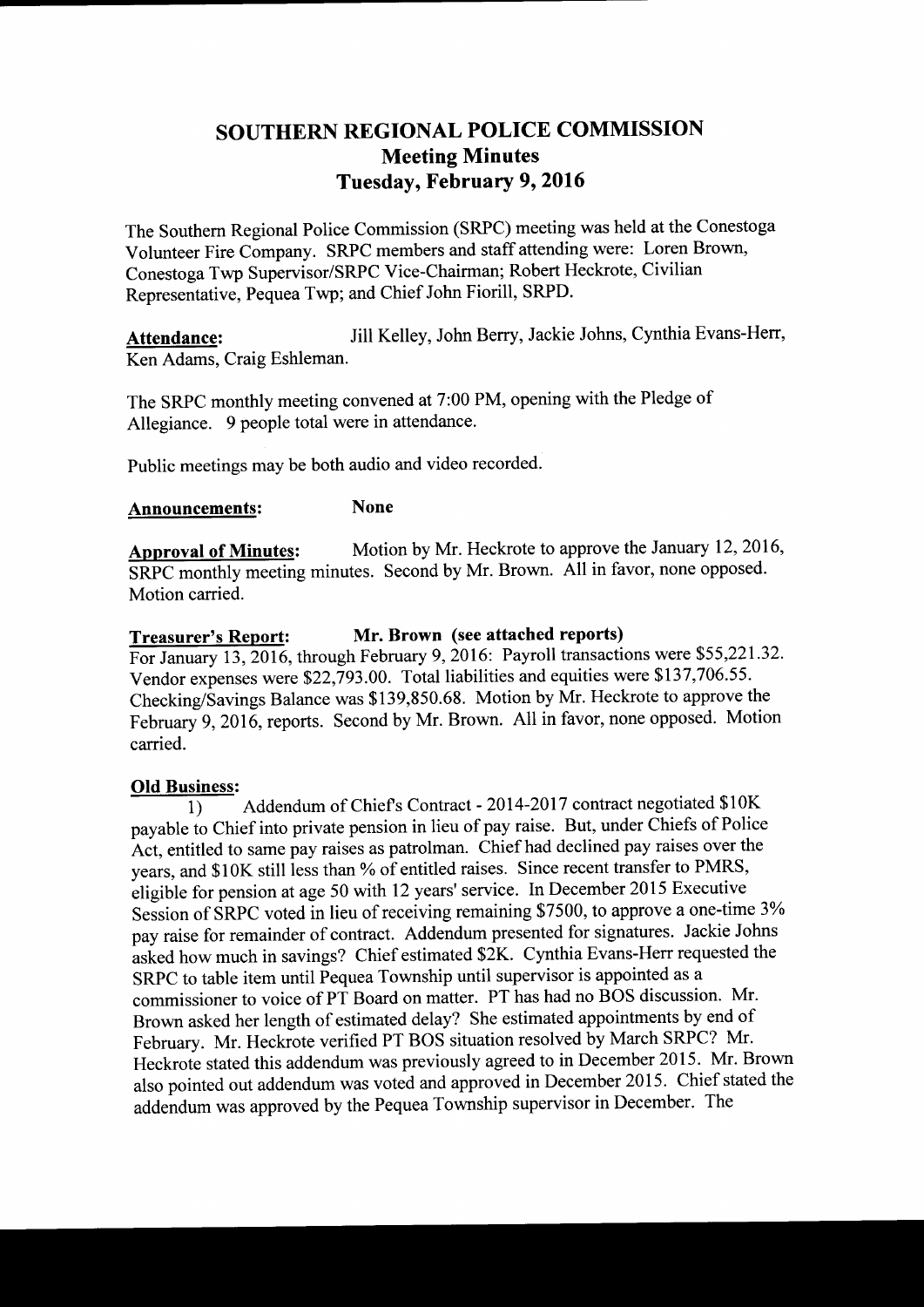December minutes were approved by the 2015 and 2016 supervisors of Conestoga and Pequea Townships and the 2016 SRPC, and as such is a legal document. Ms. Evans-Herr stated Chiefs contract negotiated in 2013 and SRPC must open contract, with board discussion. Chief reviewed procedure of SRPC agenda items as well as executive session format not changed. Discussion held during December 2015 Executive Session. Ms. Evans-Herr stated she now understands the role of the SRPC is to facilitate the Articles of Agreement. Chief reminded Ms. Evans- Herr that the direction and recommendations of the Chief are utilized for managing the SRPD. Mr. Brown questioned her on what point was she making? She stated all SRPC information from her SRPC appointment in 2014 was reported to the PT BOS which enabled her to bring a complete PT BOS representation back to the SRPC. She questions the process as to whether the 2015 PT BOS SRPC member was representing PT BOS. Articles of Agreement are signed by the BOS chair of each township. Mr. Brown stated the 2015 PT BOS SRPC member had authority to make SRPC decisions. Mr. Ken Adams verified SRPC formed by agreement between CT and PT to provide police protection. The SRPC was given authority to hire, fire, determine wages for police as stated in Articles of Agreement. The December 2015 sitting SRPC had right to take said action and is done. Ms. Evans-Herr questioned changes to the SRPD budget. Mr. Adams again stated authority was established for SRPC and they were working within parameters of budget. Ms. Evans-Herr questioned where extra money coming from. Mr. Brown explained about adjustment of monies, not requiring extra funds. Ms. Evans-Herr disagreed. Mr. Brown verified addendum specifies Chief will not take remainder of \$10K pension payment. Chief reviewed past practice of his being pension administrator and SRPC reliance on his experience in the pension plan as well as managing the SRPD. Ms. Evans- Herr stated meeting minutes did not reflect negating the remaining \$10K pension payment. Jill Kelley stated secretary does not sit in Executive Sessions and details have not been included in meeting minutes, whether SRPC or township BOS. Mr. Brown reminded Ms. Evans- Herr that PT BOS SRPC voted addendum in to approved in December 2015. Lack of communication between SRPC and PT BOS does not negate authority of actions. January 2016 SRPC members (PT & CT BOS member as well as PT civilian representative) approved the December <sup>2015</sup> minutes. Ms. Johns asked if money for Chiefs raise is covered in budget? Chief explained, yes, but it is not same line item. Mr. Brown again explained how saving money in total. Mr. Brown reiterated non-payment of remaining \$7500 is in addendum. Mr. Berry asked about tabling issue until March. Mr. Heckrote explained how issue was previously discussed and approved by all parties and signing the addendum is a formality. Mr. Adams stated addendum only needs signed by SRPC and SRPC quorum present. Chief reminded audience that SRPC oversees SRPD, not township's BOS. Ms. Evans-Herr is asking PT appointee to have a PT BOS review. Ms. Kelley asked how is December approval of addendum, which Ms. Evans-Herr is asking to be reconsidered, any different than her asking something to be reconsidered from six months prior if she did not agree with action? Ms. Evans-Herr said this is an unprecedented situation due to SRPC vacant seat. But seat was not vacant in December 2015 or January 2016 when SRPC voted approval. Ms. Evans- Herr questioned necessity of <sup>3</sup> SRPC signatures. Mr. Adams pointed out, SRPC acting chair present and quorum present. If PT BOS not in favor of budget, PT can submit reasons to SRPC. SRPC submits budget to both CT and PT BOS who approved funding for SRPD budget. SRPC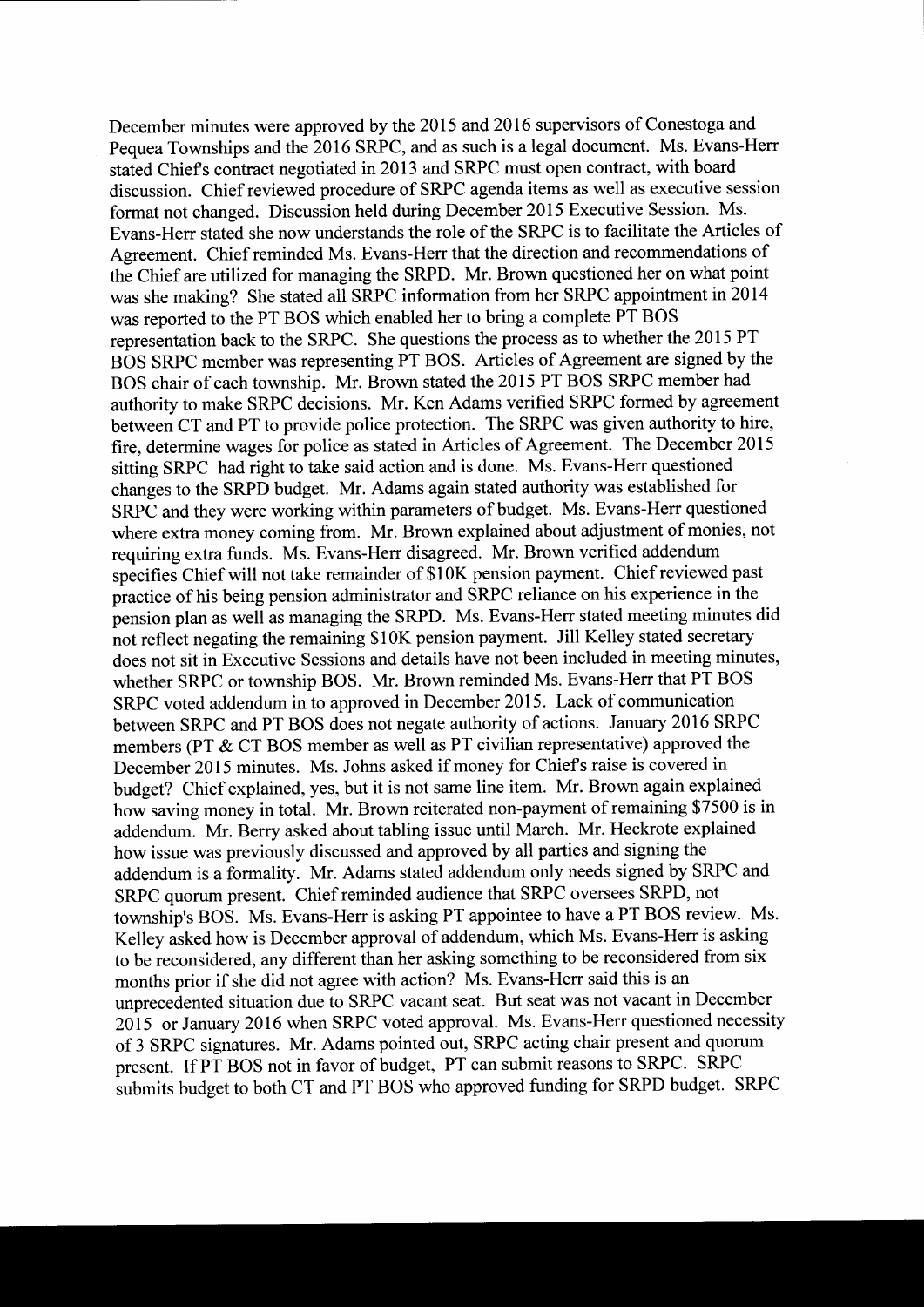sets wages of officers which includes Chief. Chief is administrator of SRPD. Mr. Adams trusts judgment of the SRPD chief of 13 years. SRPC need not suffer PT BOS situation. Ms. Evans-Herr emphasized that Mr. Heckrote would be held responsible to residents of Pequea Township. The PT BOS cannot stand behind Mr. Heckrote since the BOS did not make the decision (even though PT BOS SRPC voted approval of action). Craig Eshleman pointed out that PT BOS stood behind Mr. Heckrote when he was appointed as SRPC civilian representative. Ms. Evans-Herr agreed the PT BOS made that decision. Motion by Mr. Heckrote to accept addendum as written. Second by Mr. Brown. All in favor. None opposed. Ms. Evans-Herr stated will bear witness of SRPC actions. Mr. Brown thanked her for her citizen input, but reminded her that the issue was approved in December 2015, by a full SRPC, and again in January 2016 the December minutes were approved by a full SRPC. No voting was taken in February 2016. Mr. Brown feels completely comfortable in signing the addendum.

2) Pequea Township Parking Ordinance/Tickets - Chief stated tickets printed, and fines to be entered. Ms. Evans-Herr reported ordinance passed and fees established and in effect.

3) Nuisance and Solicitation Ordinances - Chief writing solicitation ordinance first, reviewing <sup>8</sup> examples. Will be presented to solicitors (CT and PT). Mr. Brown asked about ETA? Chief (part of Chief's report) met with auditor for his action, working on about 20 pages of Operations Manual, to then work on ordinances. Mr. Heckrote verified ordinances to be submitted to both Pequea and Conestoga Townships to have same wording for enforcement.

New Business: None

### Chief's Report: Chief Fiorill

See the attached January monthly report for crime and clearance rates, traffic enforcement, hours, mileage, and training. Discussion on police vehicles concerning maintenance and preparation for sale, as well as need for a 4-wheel drive vehicle (cost about \$28-\$30K plus outfitting). Car 23-5 needs transmission replaced. Car 23-2 ready to be sold. Car 23-3 readying for sale.

#### Commission Comments: None

Executive Session: None

#### Public Comments:

Jackie Johns asked if copies of addendum available? Chief stated, yes, copies always provided to individual townships and SRPC. Ms. Evans-Herr mentioned copies kept at township.

Cynthia Evans-Herr stated unable to locate Pequea Township copies of the audits and requests replacement copies. Also noted Pequea Township has been paying SRPD on a monthly basis, yet per audit, Agreement indicates to paid quarterly. Chief explained why